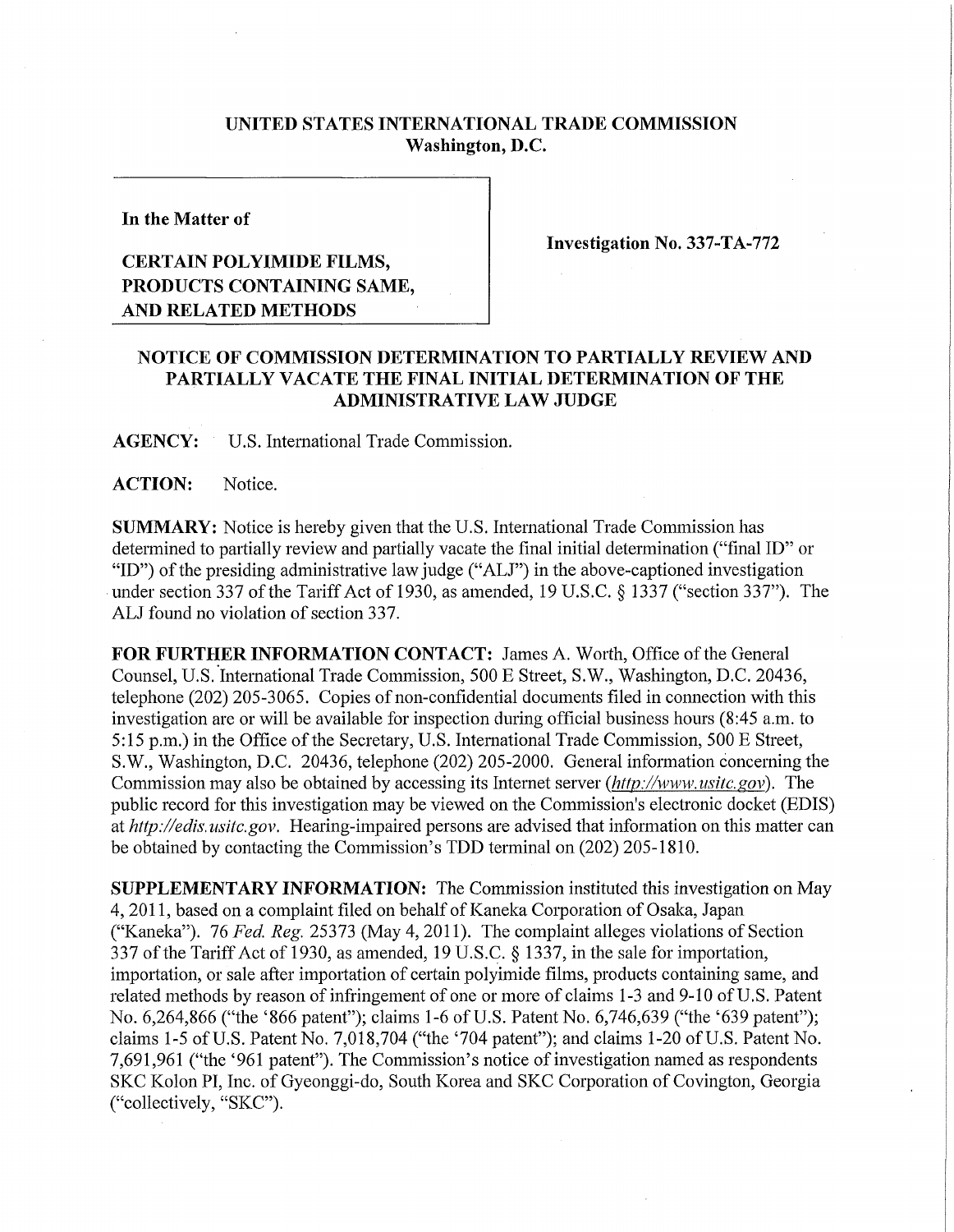On February 23, 2012, the Commission issued notice of its determination not to review an ID (Order No. 26) that Kaneka has satisfied the importation requirement with respect to all versions of the following SKC products: IN30 (75 um), IN70 (19 um), IN 70 (25 um), IN70 (50um), IF30 (7.5um), IF70 (12.5um), LV100, LV200, and LV300.

On February 27, 2012, the Commission issued notice of its determination not to review an ID (Order No. 25) terminating the investigation with respect to claims 4-5 of the '704 patent and claims 4, 11, 16, 17, and 20 of the '961 patent.

An evidentiary hearing was held from March 12, 2012, to March 16, 2012.

On May 10, 2012, the ALJ issued a final ID finding no violation of section 337 in the above-identified investigation. Specifically, the ALJ found that there was no violation with respect to the '866 patent, the '639 patent, the '704 patent, or the '961 patent by SKC. The ALJ also issued a recommended determination on remedy and bonding.

On May 22, 2012, Kaneka filed a petition for review of the final ID and on May 23, 2012, SKC filed a contingent petition for review. On May 30, 2012, SKC filed a response to Kaneka's petition, and on May 31, 2012, Kaneka filed a response to SKC's contingent petition.

Having examined the final ID, the petitions for review, the responses thereto, and the relevant portions of the record in this investigation, the Commission has determined to partially review the final ID as follows. With respect to the '866 patent, the Commission has determined to review the finding that Kaneka does not satisfy the technical prong of the domestic industry requirement. With respect to the '704 patent, the Commission has detennined to review and vacate as moot the ALJ's alternative findings that the accused products do not infringe, that claim 1 is not invalid for anticipation or obviousness, and that Kaneka does not satisfy the technical prong or the economic prong of the domestic industry requirement. The Commission has determined not to review the ALJ's conclusion that the asserted claims of the '704 patent are invalid for indefmiteness. With respect to the '961 patent, the Commission has determined to review the ALJ's finding that certain of the accused products infringe and certain of the accused products do not infringe claim 9. The Commission has determined not to review the remainder of the ID.

The parties are requested to brief their positions on only the following questions, with reference to the applicable law and the evidentiary record:

- (1) With respect to the '866 patent, would a complainant satisfy the teclinical prong of the domestic industry requirement if the products offered to satisfy the requirement met the elements of the asserted claims only intermittently or occasionally? *See* ID at 302.
- (2) With respect to claim 9 of the '961 patent, would a person of ordinary skill in the art require all replicates to be within the claimed range? Is there any evidence of record to indicate how a person of ordinary skill in the art would use confidence intervals or